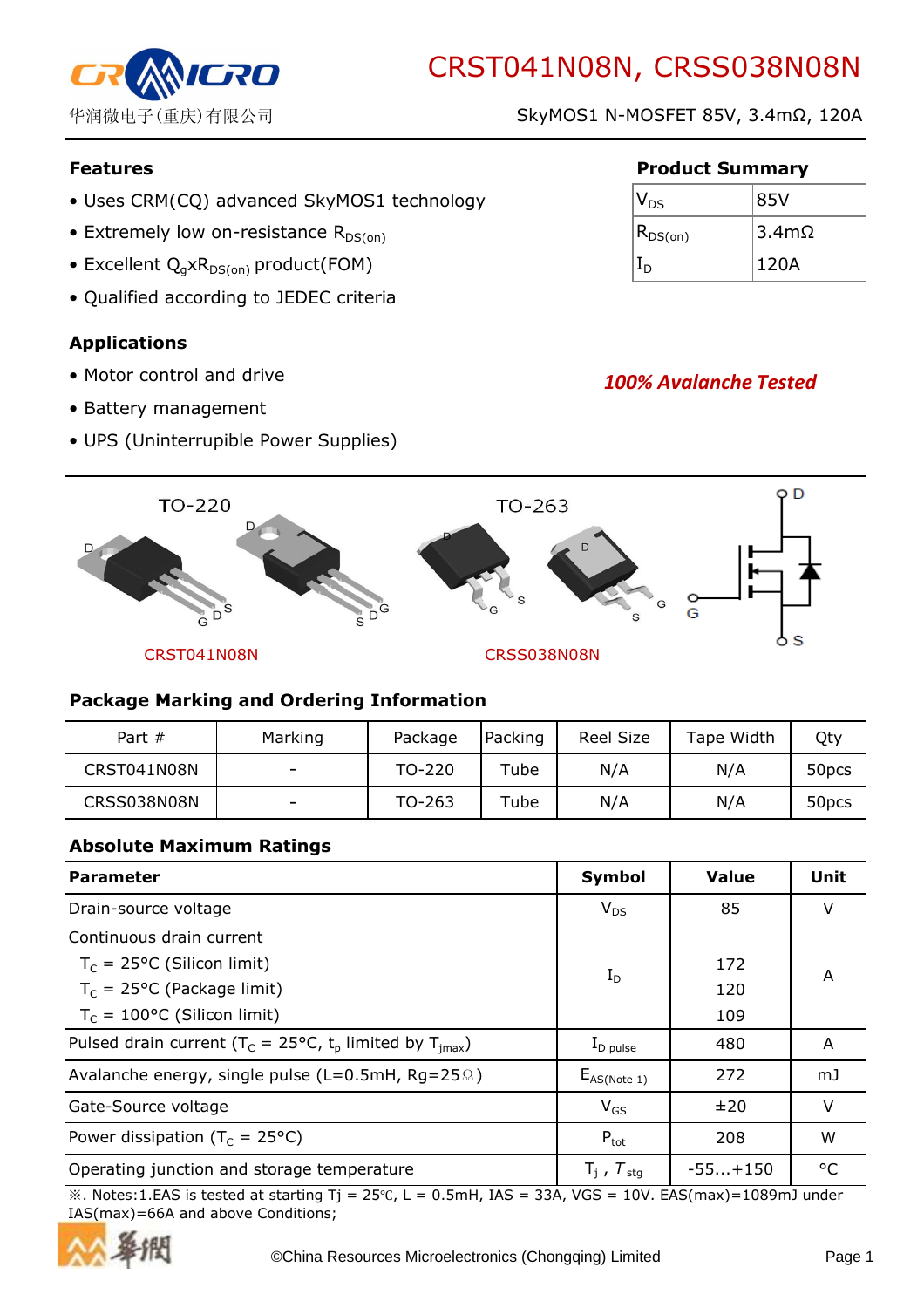

#### Thermal Resistance

| <b>Parameter</b>                                         | Symbol     | Max  | <b>Unit</b> |
|----------------------------------------------------------|------------|------|-------------|
| Thermal resistance, junction $-$ case.                   | $R_{thJC}$ | 0.60 | °C/W        |
| Thermal resistance, junction $-$ ambient(min. footprint) | $R_{thJA}$ | 53   |             |

### Electrical Characteristic (at  $Tj = 25$  °C, unless otherwise specified)

| <b>Parameter</b> | <b>Symbol</b> |      | <b>Value</b> |      | Unit | <b>Test Condition</b> |
|------------------|---------------|------|--------------|------|------|-----------------------|
|                  |               | min. | tvp.         | max. |      |                       |

#### Static Characteristic

| Drain-source breakdown<br>voltage   | BV <sub>DSS</sub> | 85             | 97   |              | $\vee$ | $V_{GS}$ =0V, I <sub>D</sub> =250uA  |
|-------------------------------------|-------------------|----------------|------|--------------|--------|--------------------------------------|
| Gate threshold voltage              | $V_{GS(th)}$      | $\overline{2}$ | 3    | 4            | $\vee$ | $V_{DS} = V_{GS}I_D = 250uA$         |
|                                     |                   |                |      |              |        | $V_{DS} = 80V, V_{GS} = 0V$          |
| Zero gate voltage drain<br>current  | $I_{DSS}$         |                | 0.05 | $\mathbf{1}$ | μA     | $T_i = 25^{\circ}C$                  |
|                                     |                   |                |      | 5            |        | $T_i = 125$ °C                       |
| Gate-source leakage<br>current      | $I_{GSS}$         |                | 10   | 100          | nA     | $V_{GS}$ =±20V,V <sub>DS</sub> =0V   |
|                                     |                   |                |      |              |        | $V_{GS} = 10V$ , I <sub>D</sub> =50A |
| Drain-source on-state<br>resistance | $R_{DS(on)}$      |                | 3.4  | 4.1          |        | TO-220                               |
|                                     |                   |                | 3.2  | 3.8          | mΩ     | TO-263                               |
| Transconductance                    | $g_{fs}$          |                | 113  |              | S      | $V_{DS} = 5V, I_D = 40A$             |

### Dynamic Characteristic

| Input Capacitance                      | $C_{iss}$        | 6050 |  |    |                                                                               |
|----------------------------------------|------------------|------|--|----|-------------------------------------------------------------------------------|
| <b>Output Capacitance</b>              | $C_{\rm oss}$    | 1480 |  | pF | $V_{GS}$ =0V, V <sub>DS</sub> =42.5V,                                         |
| <b>Reverse Transfer</b><br>Capacitance | $C_{\text{rss}}$ | 35   |  |    | $f = 1$ MHz                                                                   |
| Gate Total Charge                      | $Q_{G}$          | 74   |  |    |                                                                               |
| Gate-Source charge                     | $Q_{\text{gs}}$  | 23   |  | nC | $V_{GS}$ =10V, V <sub>DS</sub> =42.5V,<br>I <sub>D</sub> =50A, f=1MHz         |
| Gate-Drain charge                      | $Q_{qd}$         | 21   |  |    |                                                                               |
| Turn-on delay time                     | $t_{d(on)}$      | 32   |  |    | $Vds = 42.5V$<br>$Id = 10A$<br>$Rg = 3.5\Omega$<br>$Vgs = 10V;$<br>(Note 2,3) |
| Rise time                              | $t_{r}$          | 53   |  |    |                                                                               |
| Turn-off delay time                    | $\rm t_{d(off)}$ | 59   |  | ns |                                                                               |
| Fall time                              | $t_f$            | 34   |  |    |                                                                               |
| Gate resistance                        | $R_G$            | 3.3  |  | Ω  | $V_{GS}$ =0V, V <sub>DS</sub> =0V,<br>$f = 1$ MHz                             |

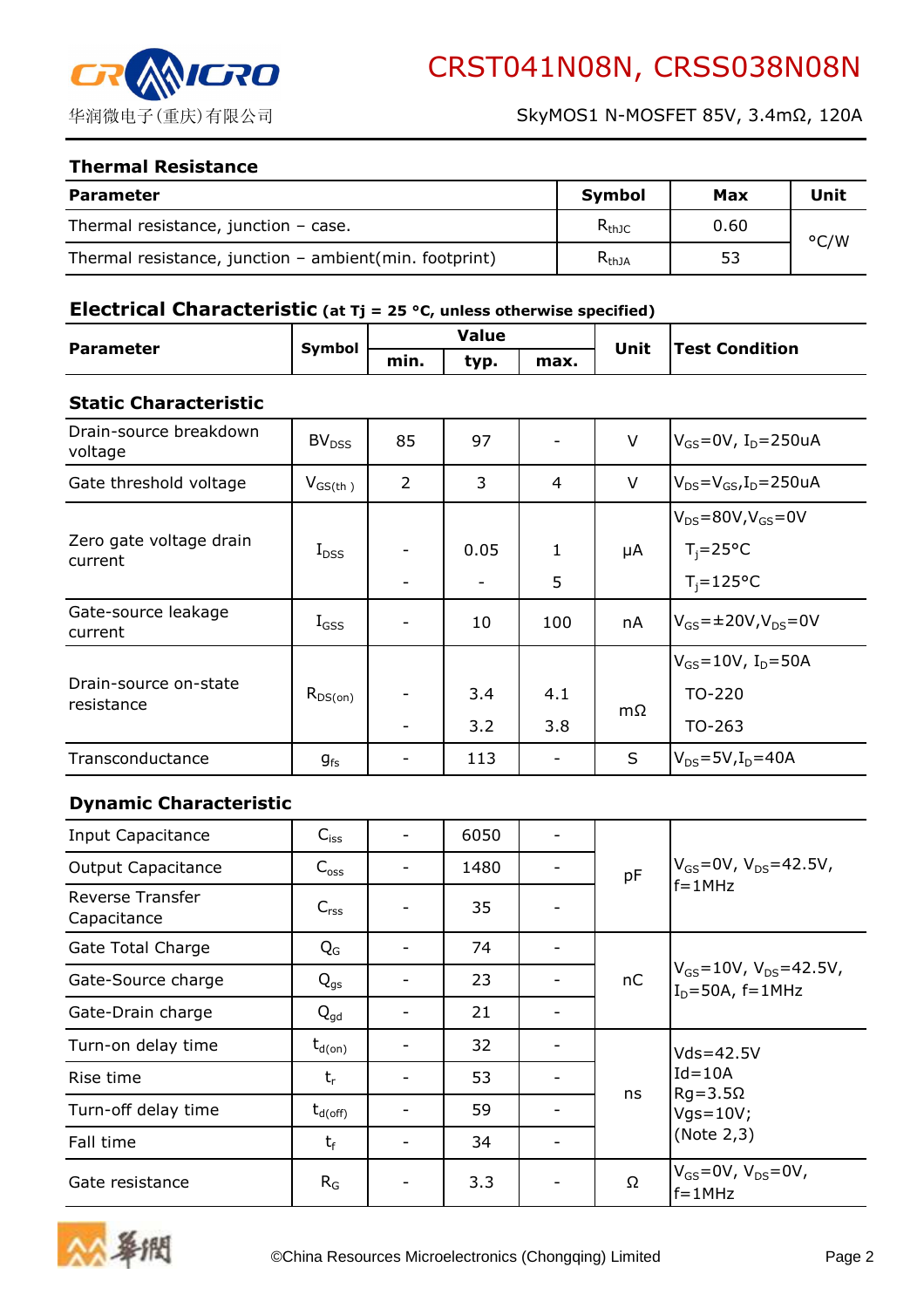

### Body Diode Characteristic

| <b>Parameter</b>                      | Symbol   | <b>Value</b> |      |      | Unit | <b>Test Condition</b>                            |
|---------------------------------------|----------|--------------|------|------|------|--------------------------------------------------|
|                                       |          | min.         | typ. | max. |      |                                                  |
| Body Diode Forward<br>Voltage         | $V_{SD}$ |              | 0.9  | 1.4  | v    | $V_{GS}$ =0V, $I_{SD}$ =50A                      |
| Body Diode Reverse<br>Recovery Time   | $t_{rr}$ |              | 76   |      | ns   | $IS = 30A$ , $VGS = 0V$ ,<br>$dIF/dt = 100A/us;$ |
| Body Diode Reverse<br>Recovery Charge | $Q_{rr}$ |              | 97   |      | nC   |                                                  |

※. Notes

2.Pulse Test : Pulse Width ≤ 300us, duty cycle ≤ 2%.

3.Essentially independent of operating temperature.

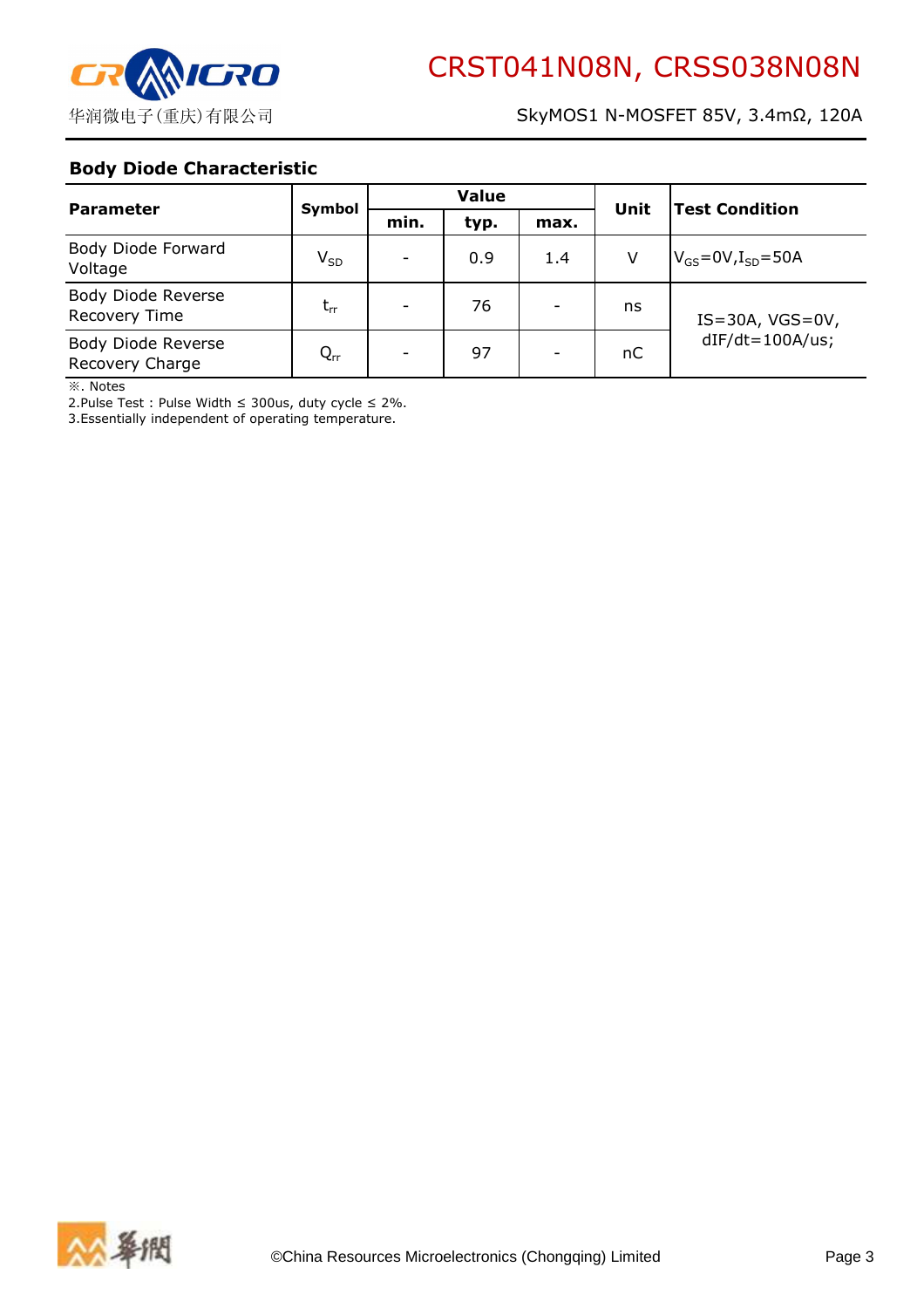

华润微电子(重庆)有限公司 SkyMOS1 N-MOSFET 85V, 3.4mΩ, 120A

## Typical Performance Characteristics



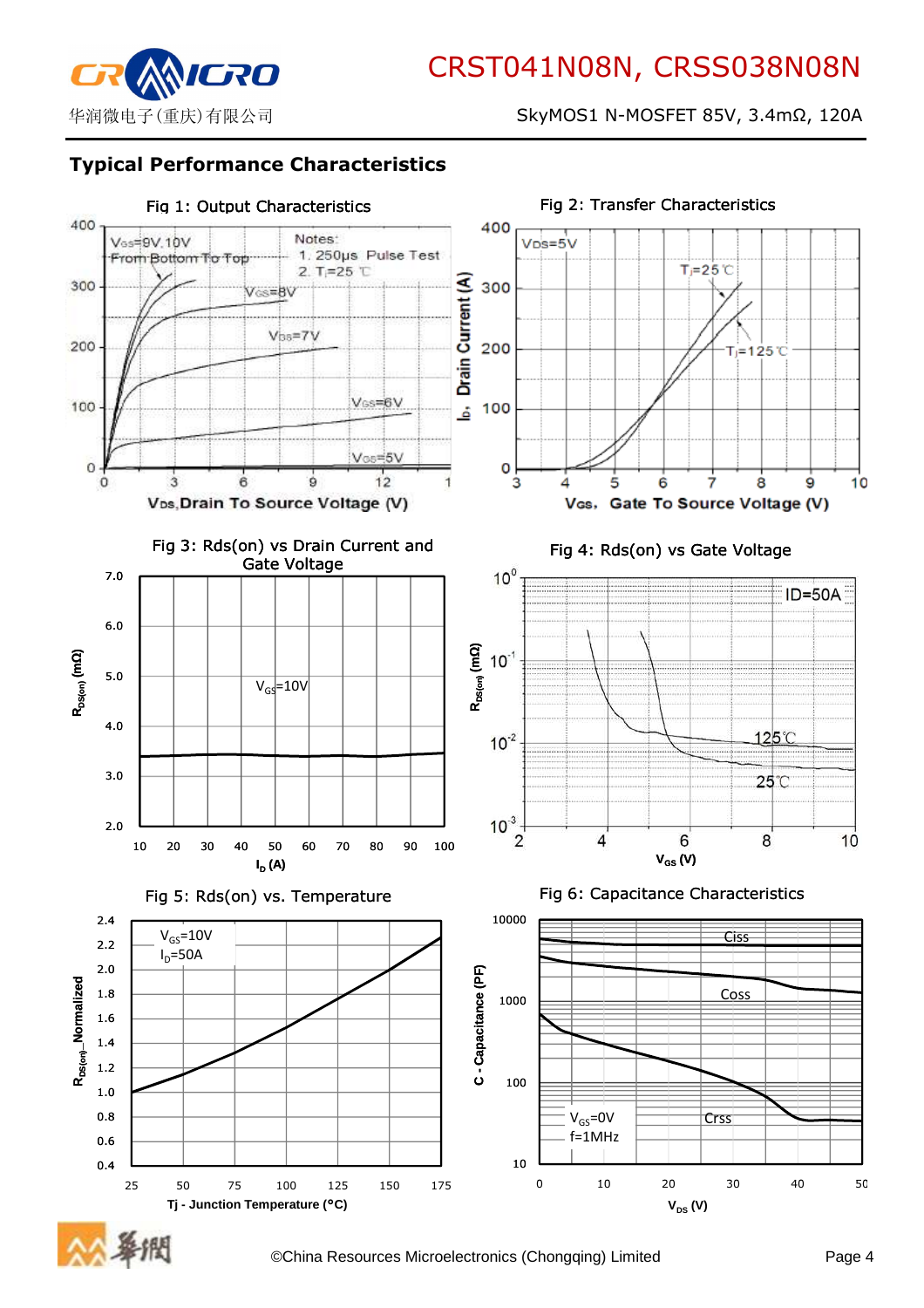

华润微电子(重庆)有限公司 SKyMOS1 N-MOSFET 85V, 3.4mΩ, 120A



Fig 8: Body-diode Forward Characteristics





0.1 1  $V_{DS}(V)$  10 100

0.1

1

Single pulse Tc=25˚C

10

DC

10ms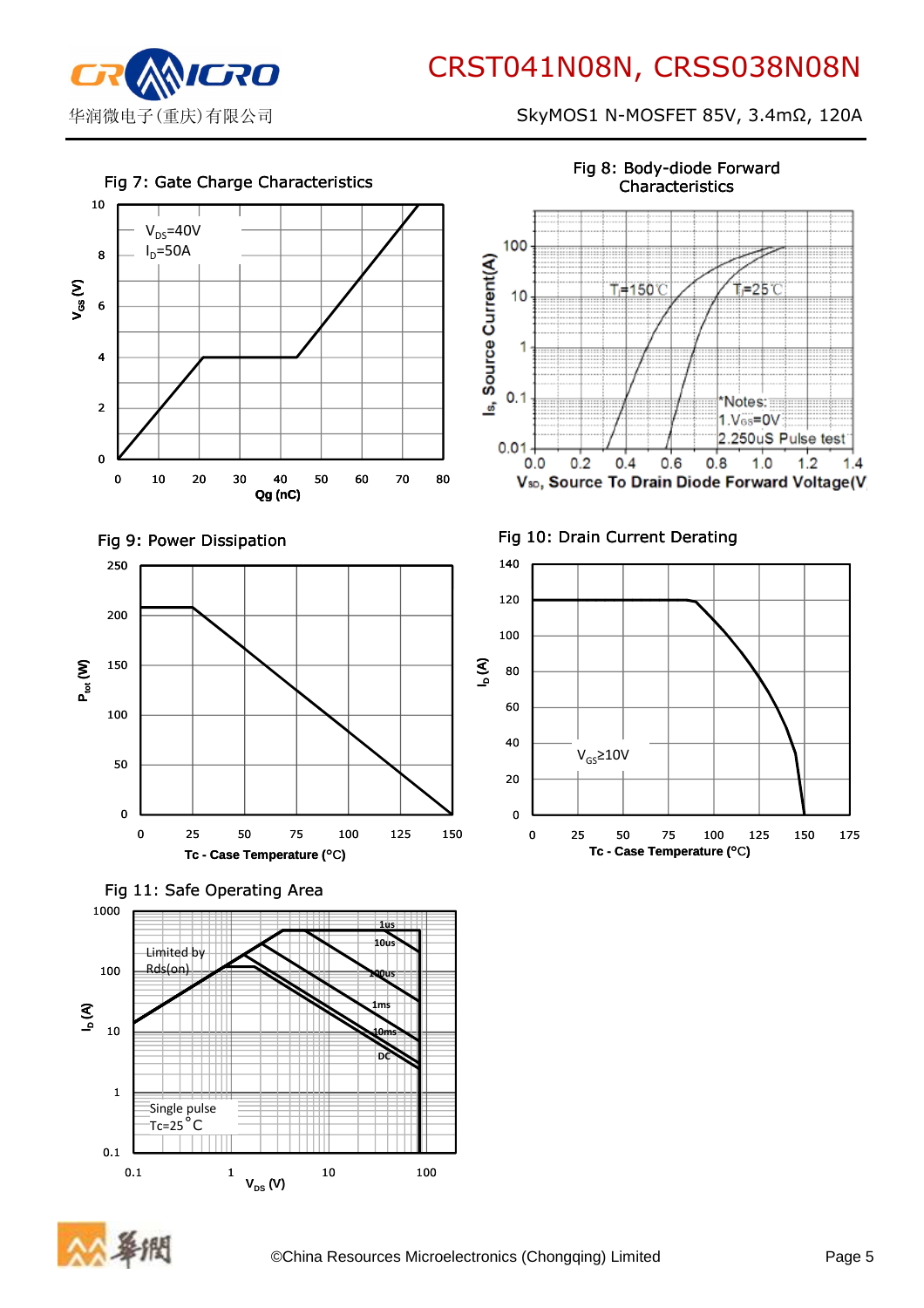

华润微电子(重庆)有限公司 SkyMOS1 N-MOSFET 85V, 3.4mΩ, 120A



#### Fig 12: Max. Transient Thermal Impedance

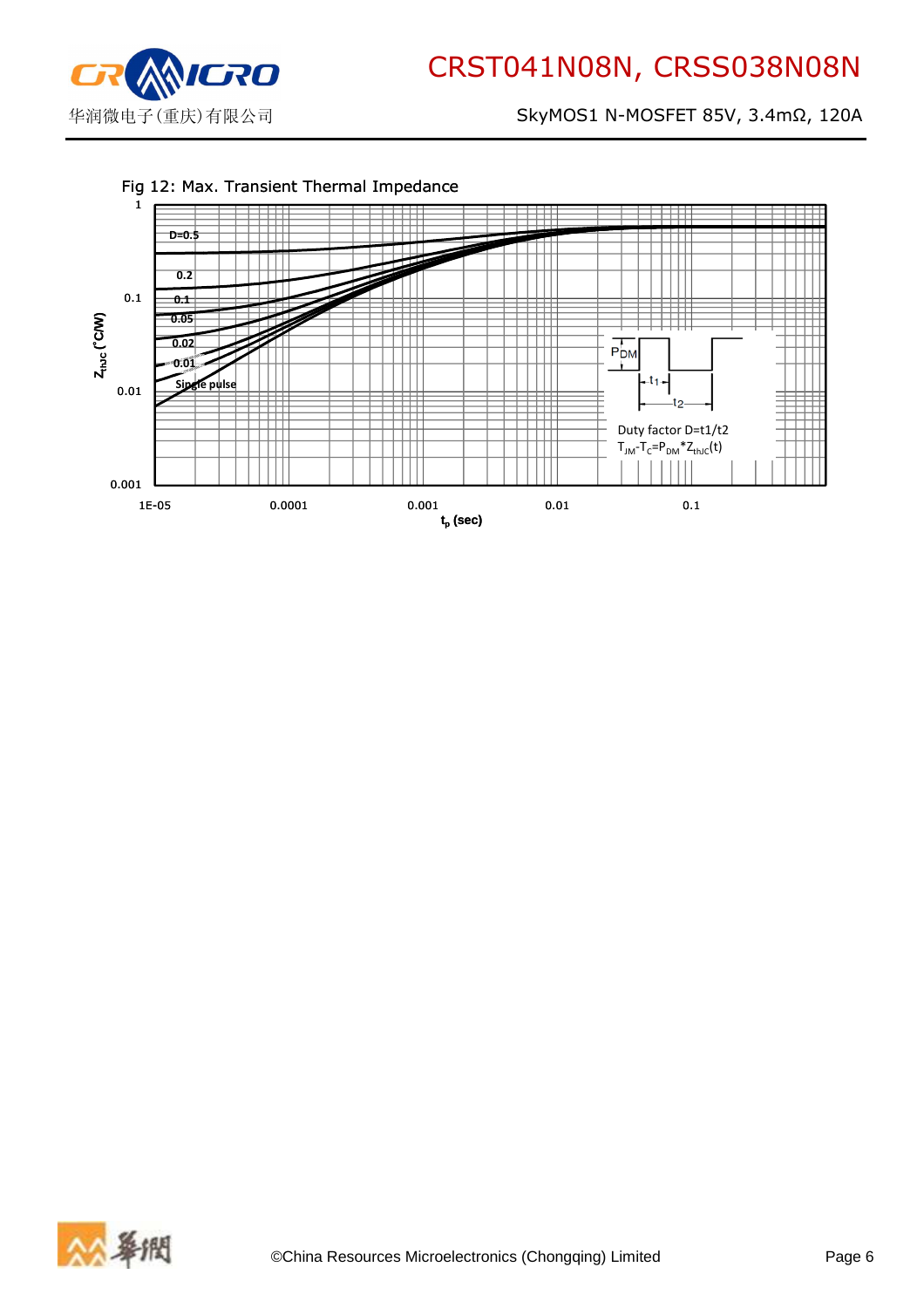

# Test Circuit & Waveform





Resistive Switching Test Circuit & Waveforms





#### Unclamped Inductive Switching (UIS) Test Circuit & Waveforms





 $Q_{\text{rr}} = -\int 1 dt$ 

dl/dt  $L_{\mathbb{R}^N}$ 

 $\overline{1_F}$ 







Vdd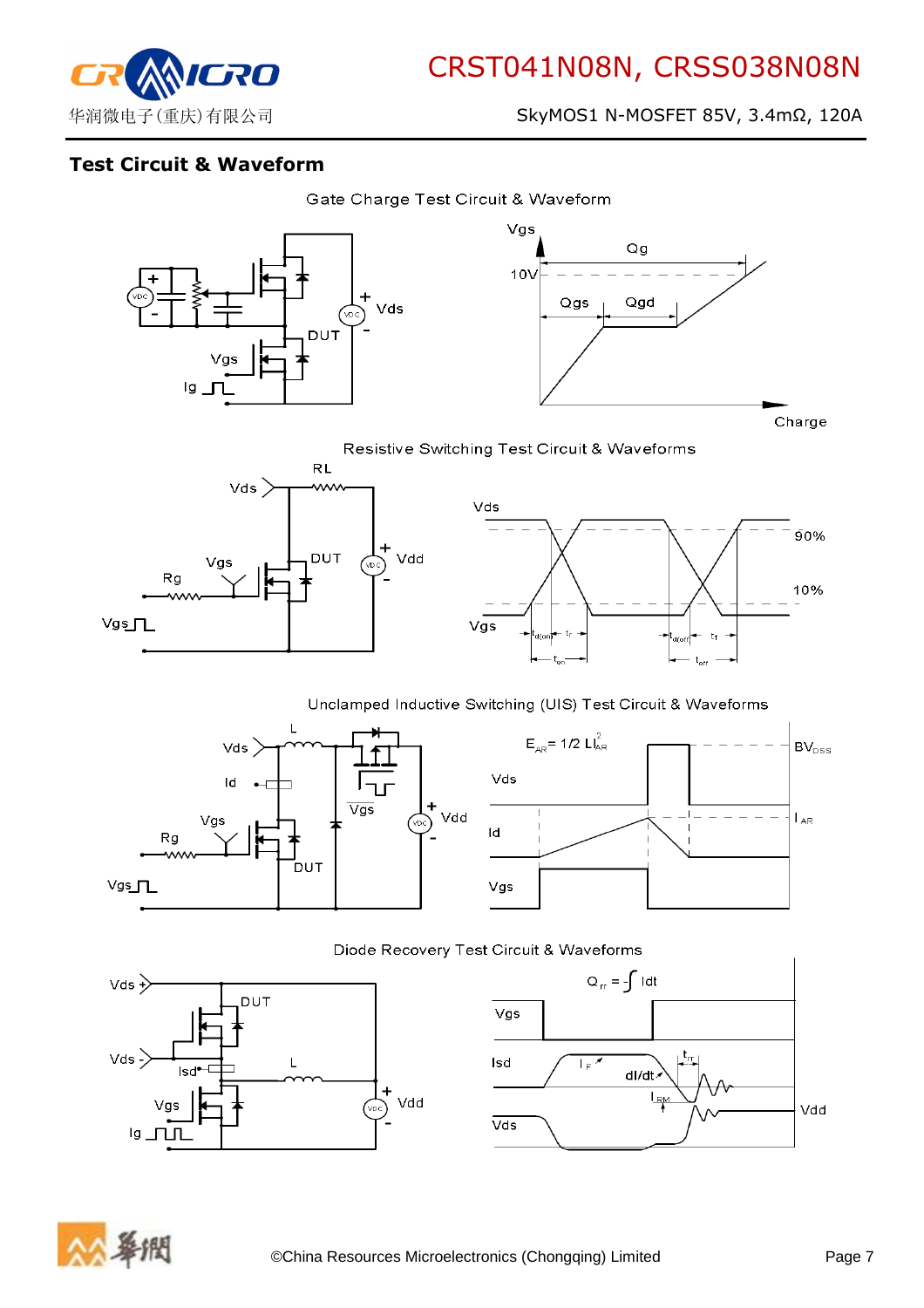

### Package Outline: TO-220-3L



|                |           | <b>Dimensions In Millimeters</b> |       | <b>Dimensions In Inches</b> |
|----------------|-----------|----------------------------------|-------|-----------------------------|
| Symbol         | Min.      | Max.                             | Min.  | Max.                        |
| A              | 4.30      | 4.80                             | 0.169 | 0.189                       |
| A1             | 1.20      | 1.45                             | 0.047 | 0.057                       |
| A2             | 2.20      | 2.90                             | 0.087 | 0.114                       |
| b              | 0.69      | 0.95                             | 0.027 | 0.037                       |
| b <sub>2</sub> | 1.00      | 1.60                             | 0.039 | 0.063                       |
| C              | 0.33      | 0.65                             | 0.013 | 0.026                       |
| D              | 14.70     | 16.20                            | 0.579 | 0.638                       |
| D <sub>1</sub> | 8.59      | 9.65                             | 0.338 | 0.380                       |
| D <sub>2</sub> | 11.75     | 13.60                            | 0.463 | 0.535                       |
| e              | 2.54 BSC. |                                  |       | 0.100 BSC.                  |
| E.             | 9.60      | 10.60                            | 0.378 | 0.417                       |
| E <sub>1</sub> | 7.00      | 8.46                             | 0.276 | 0.333                       |
| H1             | 6.20      | 7.00                             | 0.244 | 0.276                       |
| $\mathbf{L}$   | 12.60     | 14.80                            | 0.496 | 0.583                       |
| L1             | 2.70      | 3.80                             | 0.106 | 0.150                       |
| L2             | 12.13     | 16.50                            | 0.478 | 0.650                       |
| Q              | 2.40      | 3.10                             | 0.094 | 0.122                       |
| P              | 3.50      | 3.90                             | 0.138 | 0.154                       |

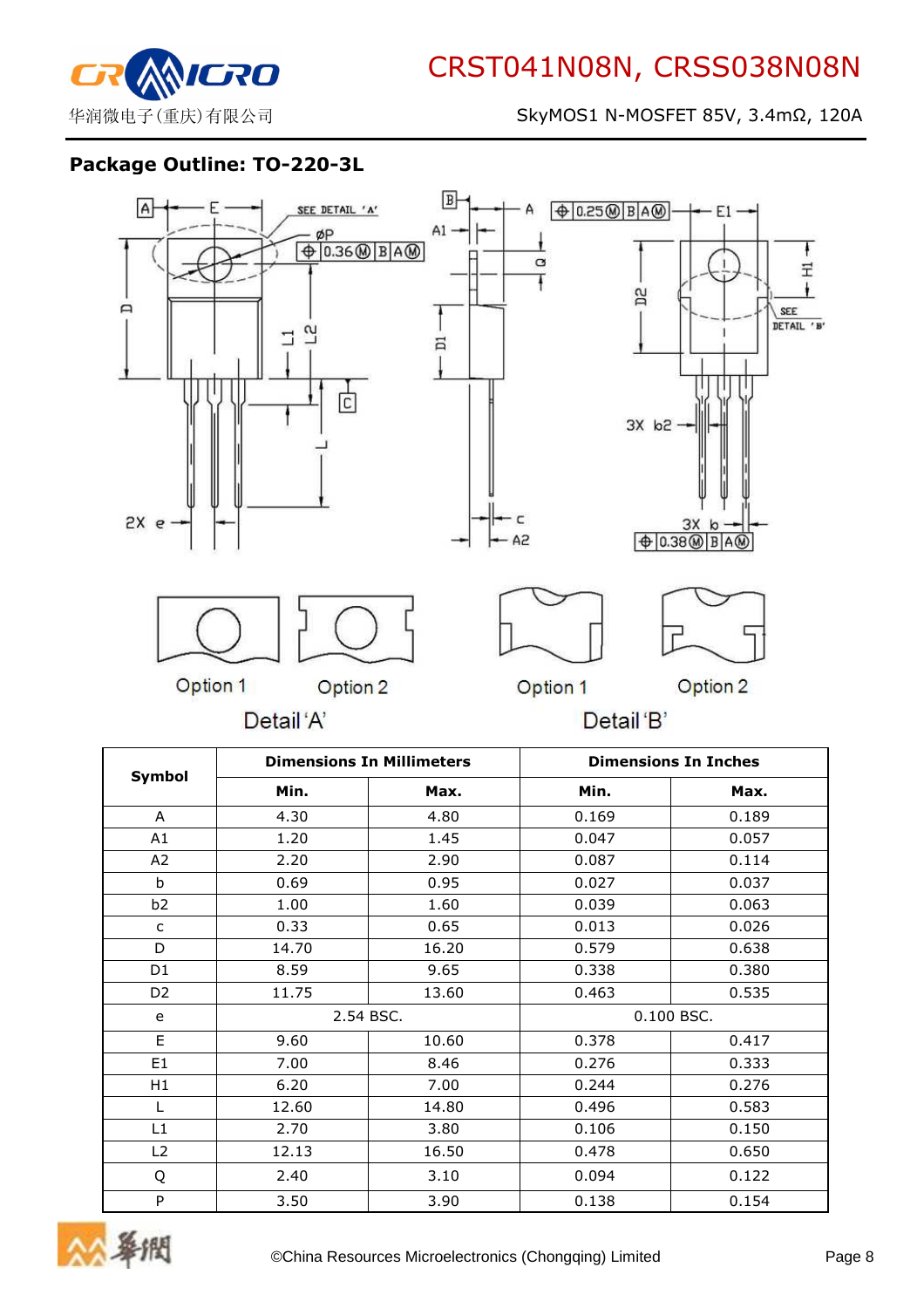

华润微电子(重庆)有限公司 SkyMOS1 N-MOSFET 85V, 3.4mΩ, 120A

5.08 BSC

UNIT: mm

Package Outline: TO-263

-2 X e



|                |           | <b>Dimensions In Millimeters</b> |       | <b>Dimensions In Inches</b> |
|----------------|-----------|----------------------------------|-------|-----------------------------|
| Symbol         | Min.      | Max.                             | Min.  | Max.                        |
| A              | 4.30      | 4.86                             | 0.169 | 0.191                       |
| A1             | 0.00      | 0.25                             | 0.000 | 0.010                       |
| A2             | 2.34      | 2.79                             | 0.092 | 0.110                       |
| b              | 0.68      | 0.94                             | 0.027 | 0.037                       |
| b <sub>2</sub> | 1.15      | 1.35                             | 0.045 | 0.053                       |
| $\mathsf{C}$   | 0.33      | 0.65                             | 0.013 | 0.026                       |
| c2             | 1.17      | 1.40                             | 0.046 | 0.055                       |
| D              | 8.38      | 9.45                             | 0.330 | 0.372                       |
| D <sub>1</sub> | 6.90      | 8.17                             | 0.272 | 0.322                       |
| e              | 2.54 BSC. |                                  |       | 0.100 BSC.                  |
| E              | 9.78      | 10.50                            | 0.385 | 0.413                       |
| E <sub>1</sub> | 6.50      | 8.60                             | 0.256 | 0.339                       |
| H              | 14.61     | 15.88                            | 0.575 | 0.625                       |
|                | 2.24      | 3.00                             | 0.088 | 0.118                       |
| L1             | 0.70      | 1.60                             | 0.028 | 0.063                       |
| L2             | 1.00      | 1.78                             | 0.039 | 0.070                       |
| L <sub>3</sub> | 0.00      | 0.25                             | 0.000 | 0.010                       |